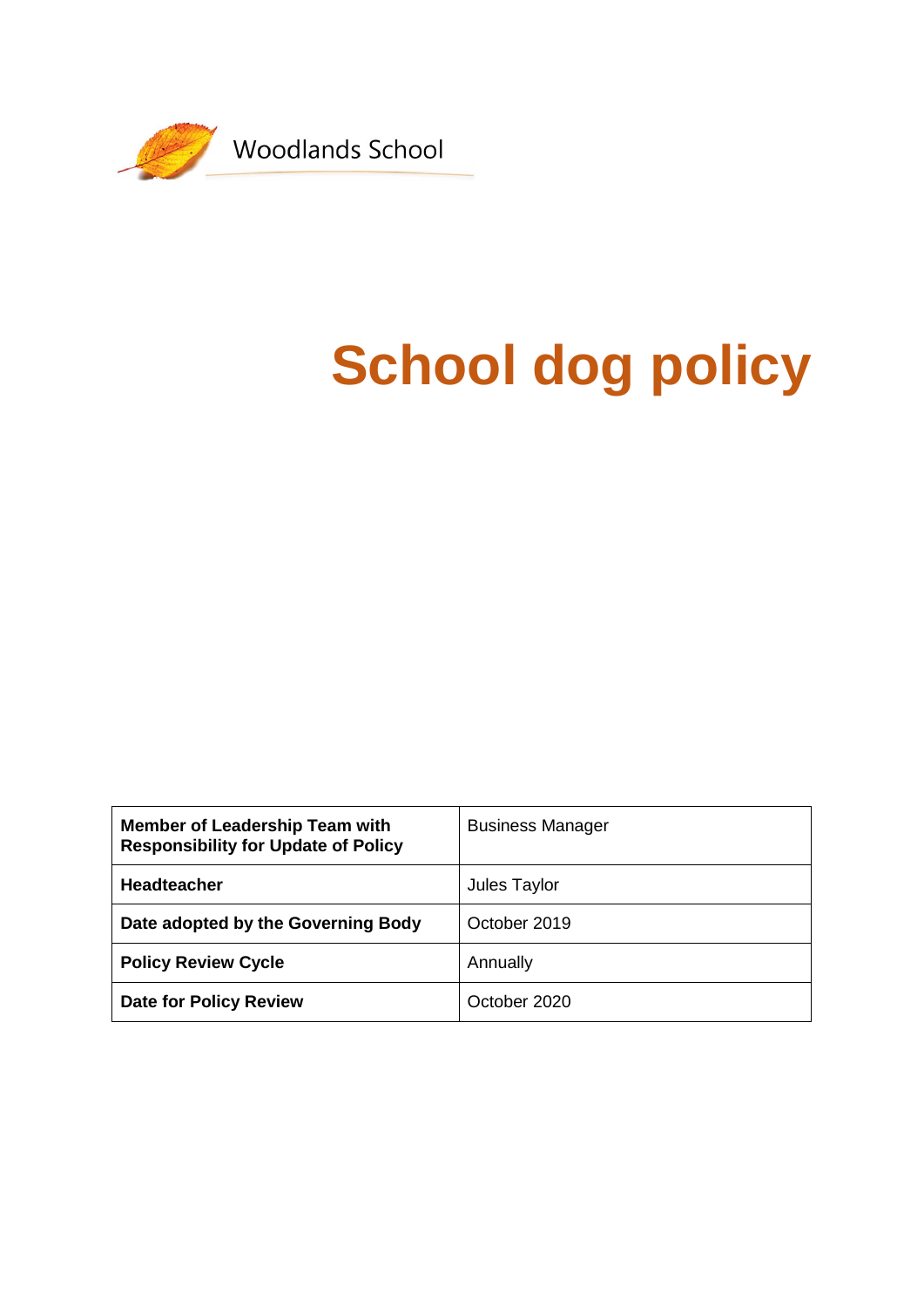#### **Introduction**

Children can benefit educationally and emotionally, increase their understanding of responsibility and develop empathy and nurturing skills through contact with a dog. In addition to these benefits, children take great enjoyment from interaction with a dog.

#### *Is there a risk in bringing a dog into a school environment?*

Yes there is, although there are a variety of accidents, which can happen within the school environment which far exceed the number of injuries or incidents caused by a dog. Therefore, it is just another risk that needs to be managed. A thorough risk assessment has been carried out and this is included in this document (see appendix 3).

Dogs are not allowed anywhere on the school site at any time unless specifically authorised by the Headteacher. This includes social events and parents evenings. This policy outlines measures put in place to allow the school dog to be present.

## **School Policy**

This policy relates solely to the dog 'Riker' (the school dog), owned by the member of staff, Martyn Foden.

- The Governors have the right to refuse entry to any dog.
- Only the school dog is allowed on the premises. All other dogs must not come on site unless they are a known therapy or assistance dog and the Headteacher has given specific permission beforehand.
- The school dog is a German Shepherd chosen because it is an intelligent breed that will respond well to training and which is known to be good with children and is very sociable and friendly.
- The Governing Body agree that a school dog may benefit the children and staff of Woodlands School.
- Staff, parents and children have been informed by letter that a dog will be in school. The Headteacher has produced a risk assessment and this will be reviewed annually.
- Staff, visitors and children known to have allergic reactions to dogs must not go near the dog. All visitors will be informed on arrival that there is a dog in school.
- If the dog is ill he will not be allowed into school.
- The dog will be kept on a lead when moving between classrooms or on a walk and will be under the full control and supervision of a trained adult.
- Children must never be left alone with the dog and there must be appropriate adult supervision at all times.
- Children should be reminded of what is appropriate behaviour around the dog. Children should remain calm around the dog. They should not make sudden movements and must never stare into a dog's eyes as this could be threatening for the dog. Children should not put their face near a dog and should always approach it standing up.
- Children should never go near or disturb the dog that is sleeping or eating.
- Children must not be allowed to play roughly with the dog.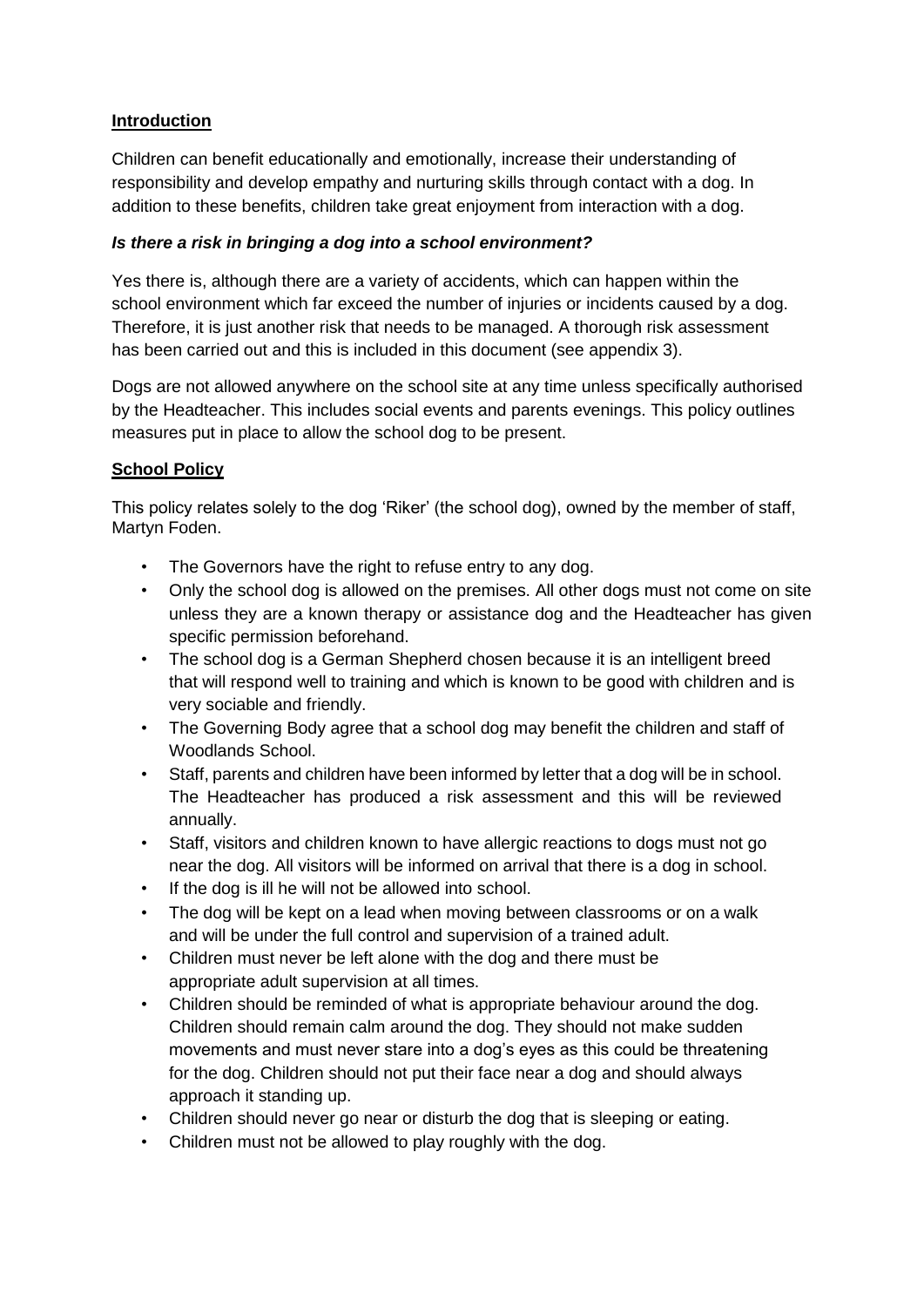- Everyone must wait until Riker is sitting or lying down before touching or stroking him.
- If the dog is surrounded by a large number of children, the dog could become nervous and agitated. Therefore, the adult in charge of the dog must ensure that s/he monitors the situation.
- Dogs express their feelings through their body language. Growling or bearing of teeth indicate that the dog is feeling angry or threatened. Flattened ears, tail lowered or between their legs, hiding behind their owner, whining or growling are signs that the dog is frightened or nervous. If the dog is displaying any of these warning signs he should be immediately removed from that particular situation or environment.
- Children should not eat close to the dog.
- Children should be careful to stroke Riker on his body, chest, back and not by his face or top of head.
- Children should always wash their hands after handling a dog.
- Any dog foul should be cleaned immediately and disposed of appropriately.
- Parents will be consulted on allowing their child access to the dog.
- All visitors will be informed about the dog and related protocols on arrival and office staff will relay visitor issues to the Headteacher as soon as possible.
- Appropriately trained staff will maintain records and anecdotal evidence of the work and impact of the school dog.
- The office will know the whereabouts of the dog and which staff are supervising at all times.
- The dog will be included in the fire evacuation procedure under the supervision of Martyn Foden

#### **Actions**

If someone reports having an issue with the dog, this information must be passed to the Headteacher or Deputy Headteacher as soon as possible. All concerns will be responded to by the Headteacher.

#### **Roles and Responsibilities**

The Governing Body has a responsibility to ensure that the school has a written policy for dogs in School.

The Headteacher is responsible for implementing this policy.

Teachers, staff, pupils, parents and visitors are required to abide by this policy.

The curriculum will support learning about dogs and how best to behave around our dog. This will include highlighting that not all dogs are well trained and that caution must be used around unknown dogs outside school.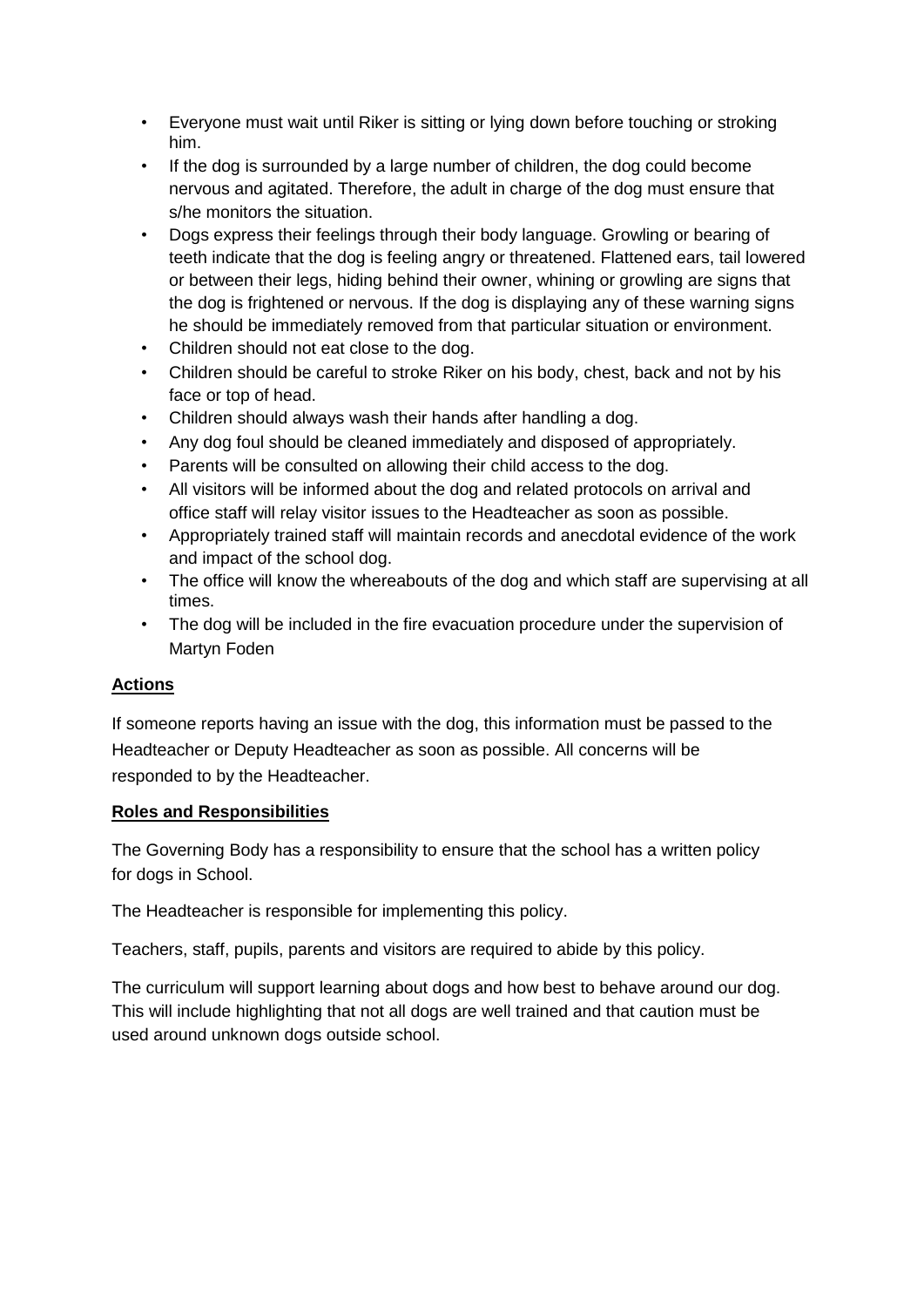#### *Appendix 1.* **Reasons to have a dog in school**

In summary, academic research has shown that dogs working and helping in the school environment can achieve the following:-

1) Improve academic achievement 2)Increase literacy skills 3)Calming behaviours 4)Increase social skills and self-esteem 5)Increase confidence 6)Teach responsibility and respect to all life 7)Help prevent truancy 8)Motivate children who are often less attentive

The following information has been taken from a range of sources to provide further detail about the benefits of having a dog in school:

#### **Behaviour:**

In some schools, dogs are making a difference in the behaviour of pupils. Researchers report that students can identify with animals, and with empathy for the dog, can better understand how classmates may feel. It was found that violent behaviour in participating students declined by 55%, and general aggression went down 62%. Behaviour problems occur in school and these can interfere with learning. Some schools are using dogs to improve behaviour problems by promoting positive behaviour in students. In a controlled study, students were found to have fewer disciplinary referrals in schools with a dog than schools without. Students' behaviour improved toward teachers, and students also showed more confidence and responsibility. Additionally, parents reported that children seemed more interested in school as a result of having a dog at school.

#### **Attendance:**

Case study: Mandy was a student with poor attendance and truancy. Mandy was encouraged back into school using caring for River, a dog, as an incentive. By telling Mandy that "if she didn't come to school to care for him, he wouldn't get walks, water or love," Mandy came to school almost every day for the rest of the year, only missing two days.

#### **Education:**

Reading programmes with dogs are doing wonders for some students. Children who might be embarrassed to read aloud to the class or even adults are likely to be less scared to read to a dog. "It might be less stressful for a child to read aloud to a dog than to a teacher or a peer. After all, a dog won't judge or correct you." Dogs are used to encourage struggling readers to practise reading aloud. With the presence of a "calm and well-trained dog," students find social support and peer interaction.

Dogs are incredibly calm and happy to have student read to them or join a group of children in the library whilst they are having a book reading session. Dogs give unconditional acceptance, as they are non-judgmental, which is especially crucial to struggling, emerging readers. The dogs also provide confidence to children as they do not make fun of them when they read, but above all they make amazing listeners, providing the children with a sense of comfort and love. Research has proved that students who read to dogs show an increase in reading levels, word recognition, a higher desire to read and write, and an increase in intra and interpersonal skills among the students they mix with.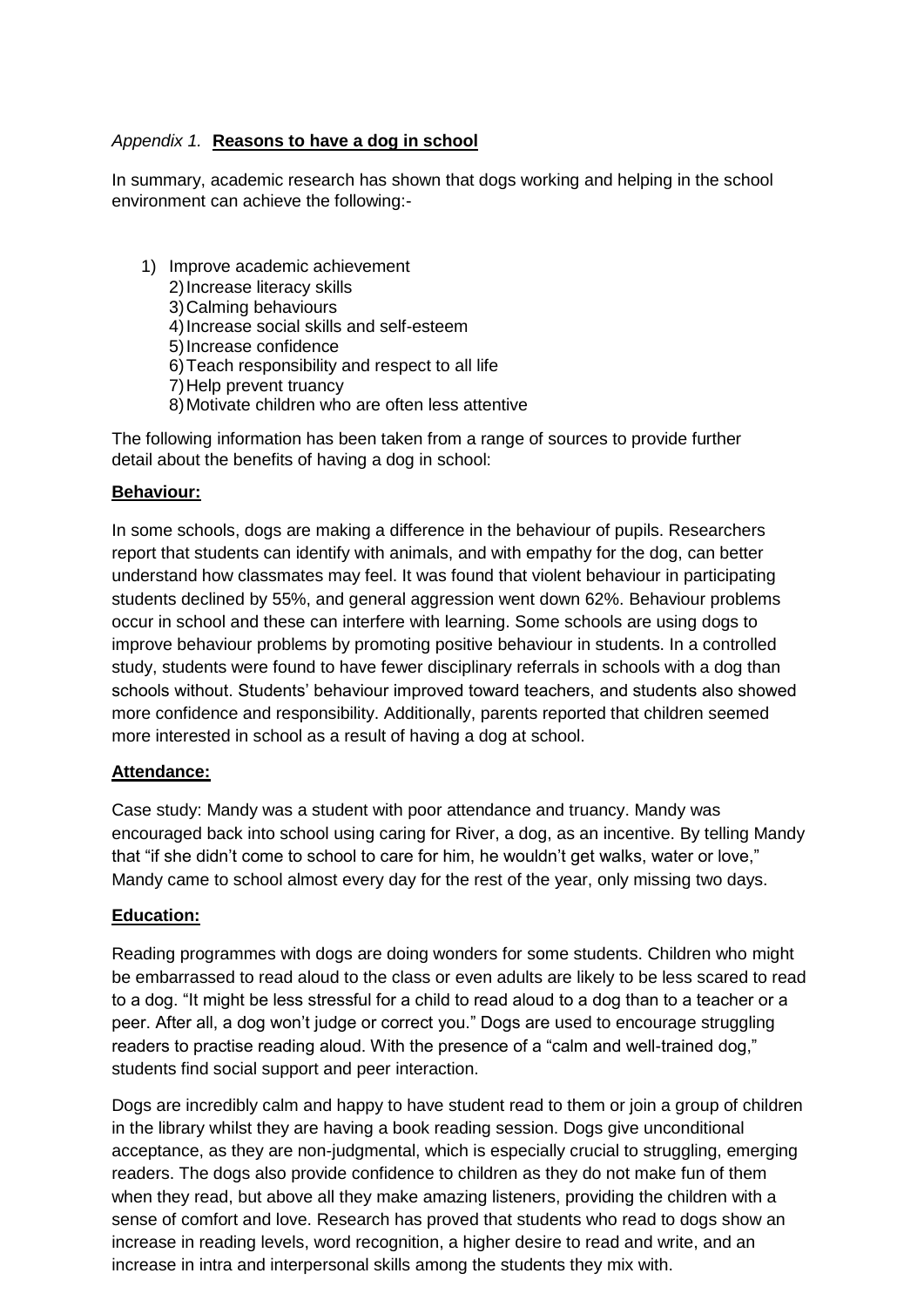#### **Social Development**:

Dogs in school offer an opportunity for improving social development. They are especially useful for teaching students social skills and responsibility. Specifically, schools are using dogs to help older students build self-esteem; learn about positive and negative reinforcement, responsibility, and boundaries. Older students use dogs to help communicate, teach kindness, and empower students.

With a dog in school, students have the opportunity to learn how to care for the animal. This includes walking and grooming. Researchers report that involving students in the daily care of classroom dogs is a positive experience, promoting their own daily care. The students also learn about responsibility, caring, and sharing when helping each other take care of a dog at school.

## **As a reward**:

Dogs will be gentle and loving, but at the same time full of fun and enjoyment for the students. Those students who have performed incredibly well during the week or those who have made progress in a certain subject, or those who have achieved tasks set for them, will be rewarded with spending time during lunch or break to interact with these dogs. Walking, grooming, playing and training are some of the responsibilities students will be allowed to undertake. It has been proved that working and playing with a dog improves children's social skills and self-esteem.

Support Dogs can work with students on a one-one basis and will especially help those students who have been bullied, abused, going through upsetting/difficult times or even scared/phobic of dogs. The dog will bring much joy and help to all the students they meet and are happy to provide plenty of hugs to the students they are spending time with. Students who struggle with social interaction can find a reassuring friend in a dog.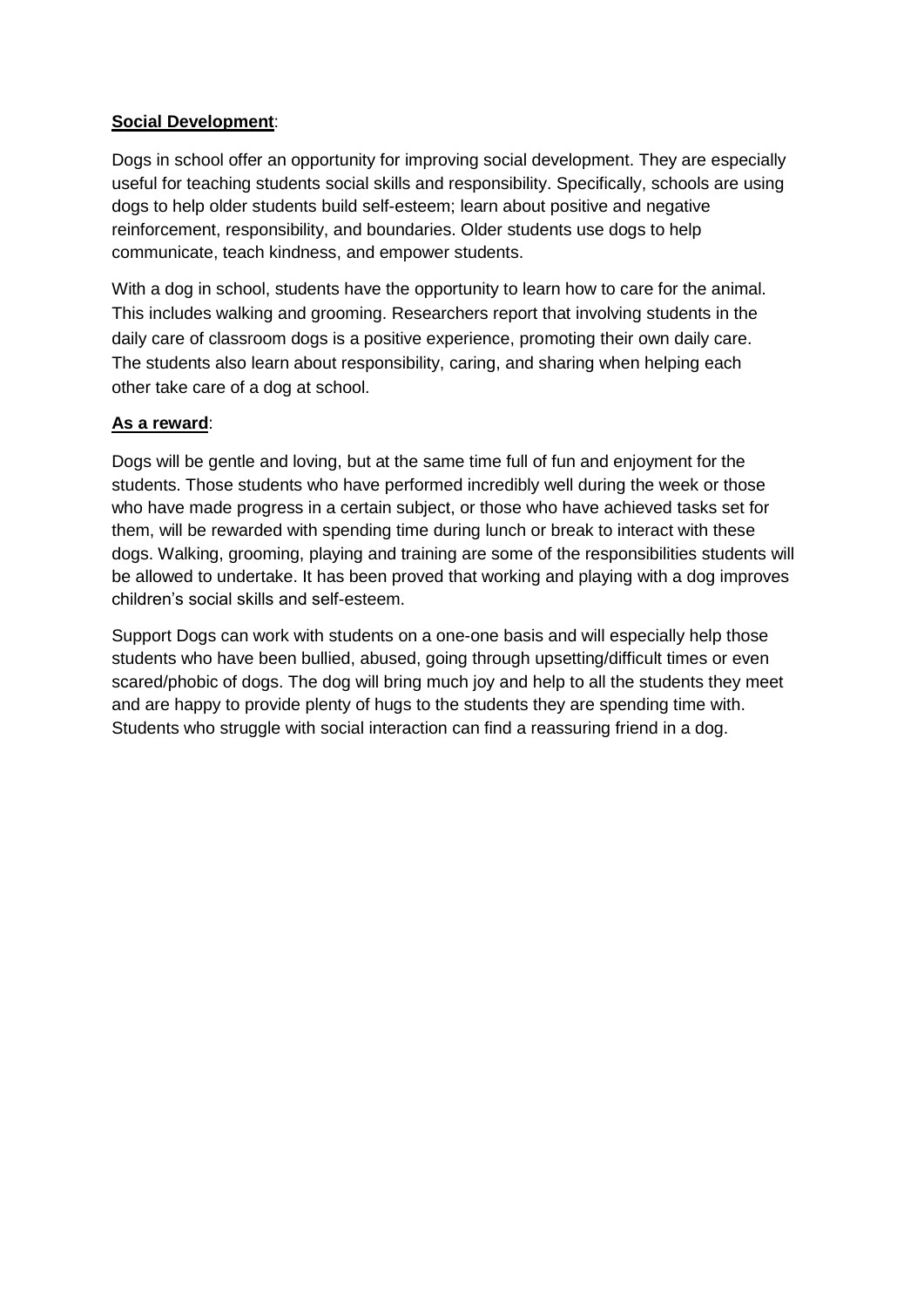## *Appendix 2* **School Dog Frequently Asked Questions (FAQs)**

#### Q **Who is the legal owner of the school dog and who pays for its costs?**

A The legal owner of the school dog is Martyn Foden; he will bear the costs associated with owning the dog; the school budget will support insurance and staff training costs where appropriate.

#### Q **Is the dog from a reputable breeder?**

A Yes. The dog is from a home where both parents were seen and has been specifically chosen for its temperament.

#### Q **Will the dog be a distraction?**

A The dog will be kept in the science prep room, which is separate from the classrooms / playground area to ensure it only comes into contact with children who are happy to have contact and have parental permission for this, under strict supervision.

The dog will spend pre-arranged times in classrooms, the library and in the garden where children can interact safely.

The dog will also attend meetings with staff to support further socialisation, following consultation with staff beforehand.

#### Q **Has a risk assessment been undertaken?**

A Yes, we have carefully considered having a dog in school and sought advice from many sources, including other schools that successfully have a school dog and a reputable dog behaviourist.

#### Q **Who is responsible for training?**

A Martyn will be the legal owner of the dog and as a result, will be responsible for its training. Appropriate professional training will be obtained and the dog will work towards being trained as a school dog through Train me and my dog

#### Q **How will the dog be toileted to ensure hygiene for all?**

A In the interest of health and hygiene our school dog will be toileted when taken out for short walks in the grounds. Only staff members will clear this away appropriately leaving no trace on the ground, cleaning the area with disinfectant if needed.

#### Q **How will the dog's welfare be considered?**

A The dog will be walked regularly and given free time outside. Parents will be able to give permission in advance to allow their child to be able to walk with a member of staff and the dog during that time. The dog will be kept in the science prep room and will only have planned and supervised contact with children and visitors. The dog will be carefully trained over a period of time and will have unlimited access to food and water. We will work carefully to ensure the dog's welfare is always considered.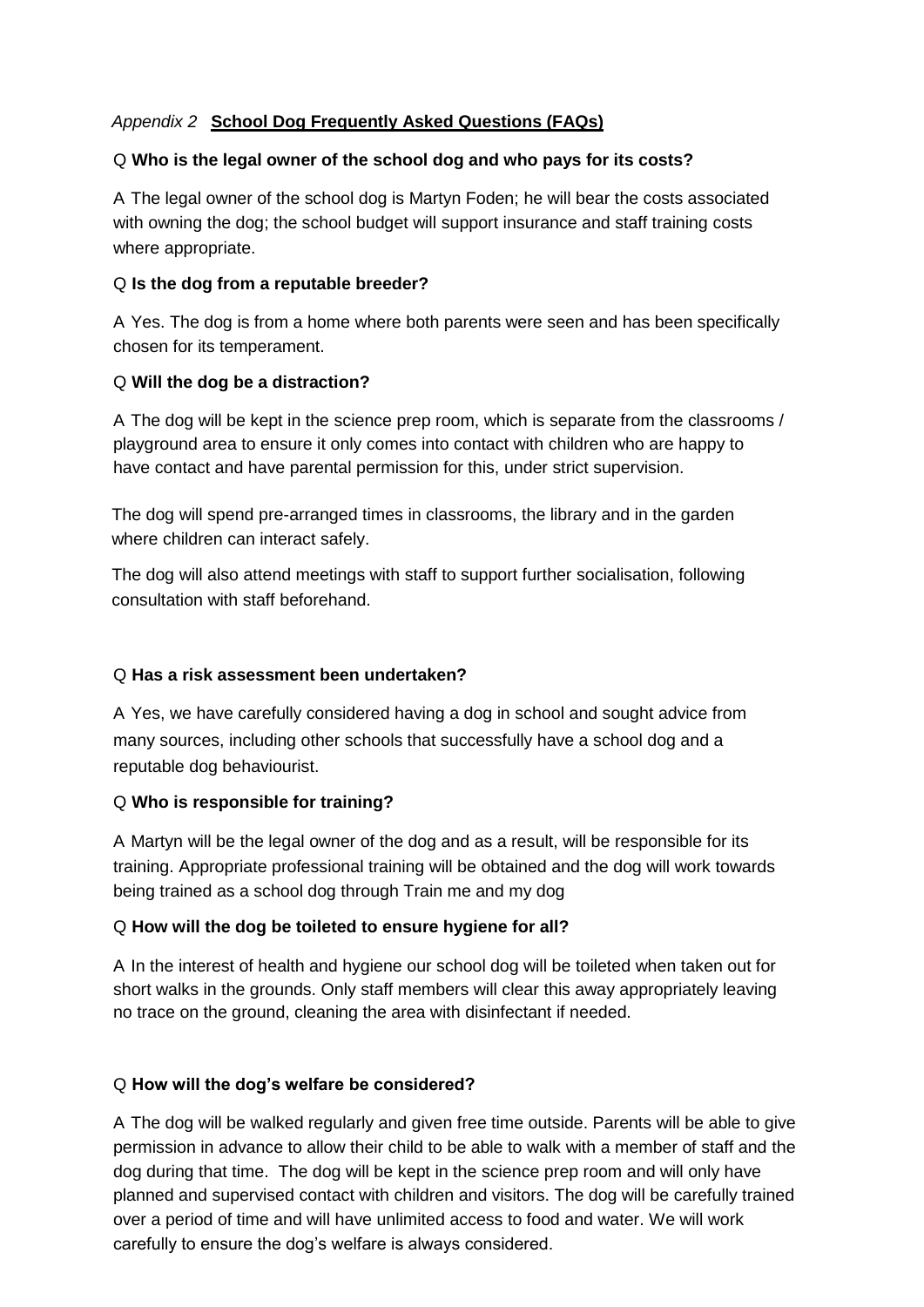#### Q **How will this be managed where children have allergies?**

A Children will not need to touch the dog, which will relieve the possibility of allergic reactions. Individual needs will always be met and we are happy to work with parents to put additional control measures in place for individual allergies. The breed of dog is known for minimal moulting, he is given a high quality food and regularly groomed to reduce any possibility of allergens.

#### Q **My child is frightened of dogs; how will you manage this?**

A Access to the dog is carefully managed and supervised and children do not need to have close contact with it unless permission for this has been given. We hope to work closely with parents of children who are fearful of dogs to alleviate their fear and to teach them how to manage this.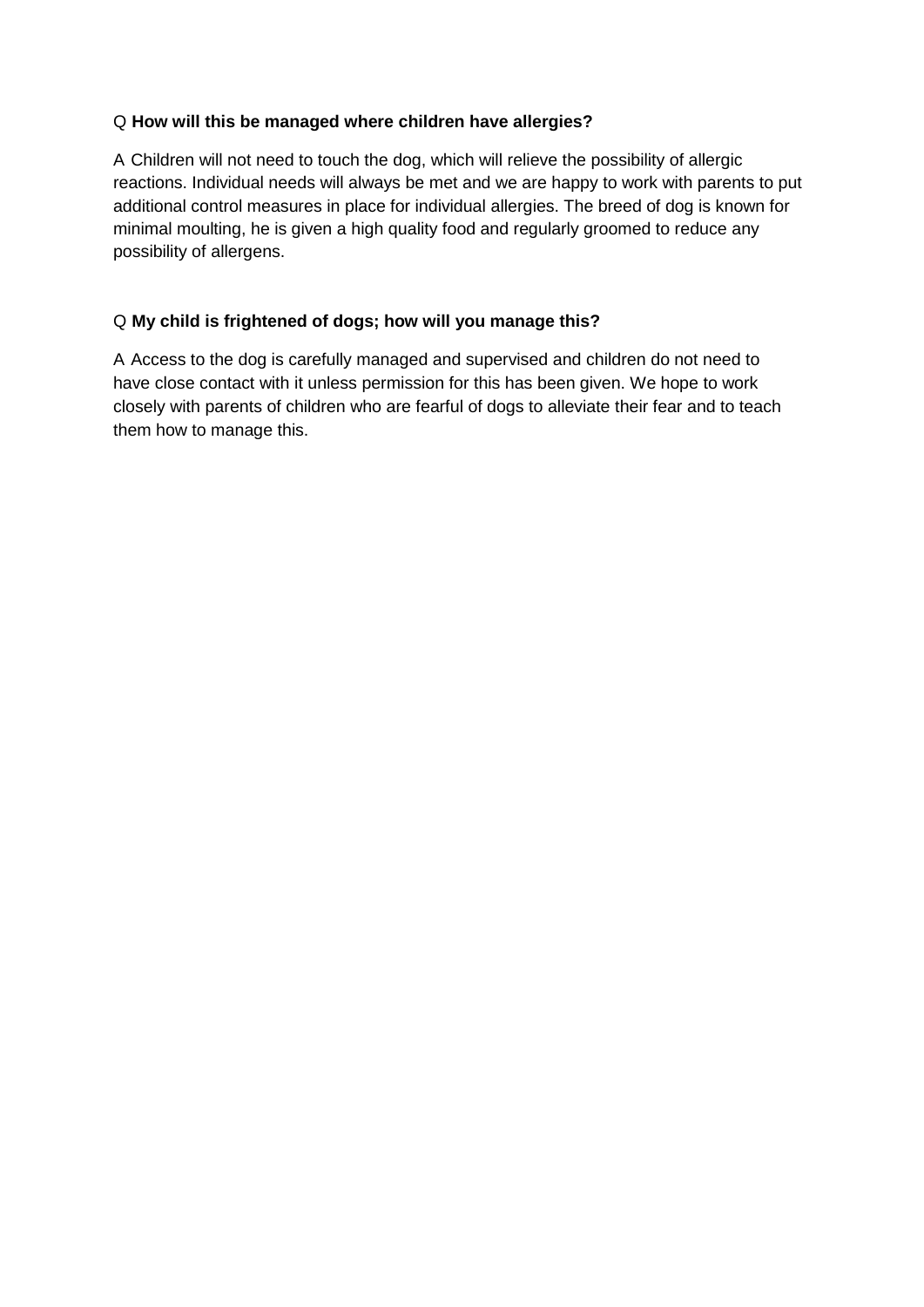## *Appendix 3:* **Riker Risk Assessment**

| <b>Hazard</b>                                                              | <b>Risk</b>                                     | <b>Risk</b>         |                                  | Likelihood Controls in place                                                                                                                                                                                                                                                                                                                                                                                                                                                                                                                                                                                                                                                                                                                                                                                                                                                                                                                                                                                                                                                                                                                                                                                                                                                |
|----------------------------------------------------------------------------|-------------------------------------------------|---------------------|----------------------------------|-----------------------------------------------------------------------------------------------------------------------------------------------------------------------------------------------------------------------------------------------------------------------------------------------------------------------------------------------------------------------------------------------------------------------------------------------------------------------------------------------------------------------------------------------------------------------------------------------------------------------------------------------------------------------------------------------------------------------------------------------------------------------------------------------------------------------------------------------------------------------------------------------------------------------------------------------------------------------------------------------------------------------------------------------------------------------------------------------------------------------------------------------------------------------------------------------------------------------------------------------------------------------------|
|                                                                            |                                                 | <b>Category</b>     | $1 - 5$                          |                                                                                                                                                                                                                                                                                                                                                                                                                                                                                                                                                                                                                                                                                                                                                                                                                                                                                                                                                                                                                                                                                                                                                                                                                                                                             |
|                                                                            |                                                 | $1 - 5$             |                                  |                                                                                                                                                                                                                                                                                                                                                                                                                                                                                                                                                                                                                                                                                                                                                                                                                                                                                                                                                                                                                                                                                                                                                                                                                                                                             |
| Dog getting<br>over<br>excited<br>when<br>interacting<br>with<br>children. | Child<br>scratched by<br>dog<br>Child bitten by | $\overline{3}$<br>4 | $\overline{2}$<br>$\overline{2}$ | Riker will always be in the care<br>of a responsible adult who will<br>have received handling training.<br>Children are not left with the dog<br>unsupervised.<br>Riker will always be on a lead<br>when he is out of his pen/ office                                                                                                                                                                                                                                                                                                                                                                                                                                                                                                                                                                                                                                                                                                                                                                                                                                                                                                                                                                                                                                       |
|                                                                            | dog                                             |                     |                                  | The dog will be trained regularly<br>by experienced trainers.<br>Pupils have been, and continue<br>to be, taught the impact of their<br>actions. Education of this nature<br>is continually given to children,<br>and often to whole school during<br>assemblies, class time and PSHE<br>lessons.<br>Pupils will be taught what to do<br>to prevent over stimulating or<br>upsetting the dog and how to<br>remain calm around him.<br>Riker will receive ongoing<br>formal training, socialising and<br>conditioning within the school<br>environment (using staff from<br>Train me and my Dog<br>www.trainmeandmydog.co.uk) a<br>reputable<br>dog behaviourist company)<br>Training with support working<br>towards a Pets As Therapy Test<br>and support calm behaviours to<br>facilitate reading or nurture<br>intervention, therapies, training<br>and scent games.<br>Pupils and adults will be<br>reminded not to touch Riker's<br>mouth, head and rear end and to<br>stand, turn and say "whoops /<br>Oh dear" if he attempts to jump<br>up or mouth.<br>ALL staff given permission to<br>handle Riker will be given<br>strict instructions to follow and<br>appropriate training.<br>Riker will attend the vets'<br>regularly to make sure he is in<br>good health. |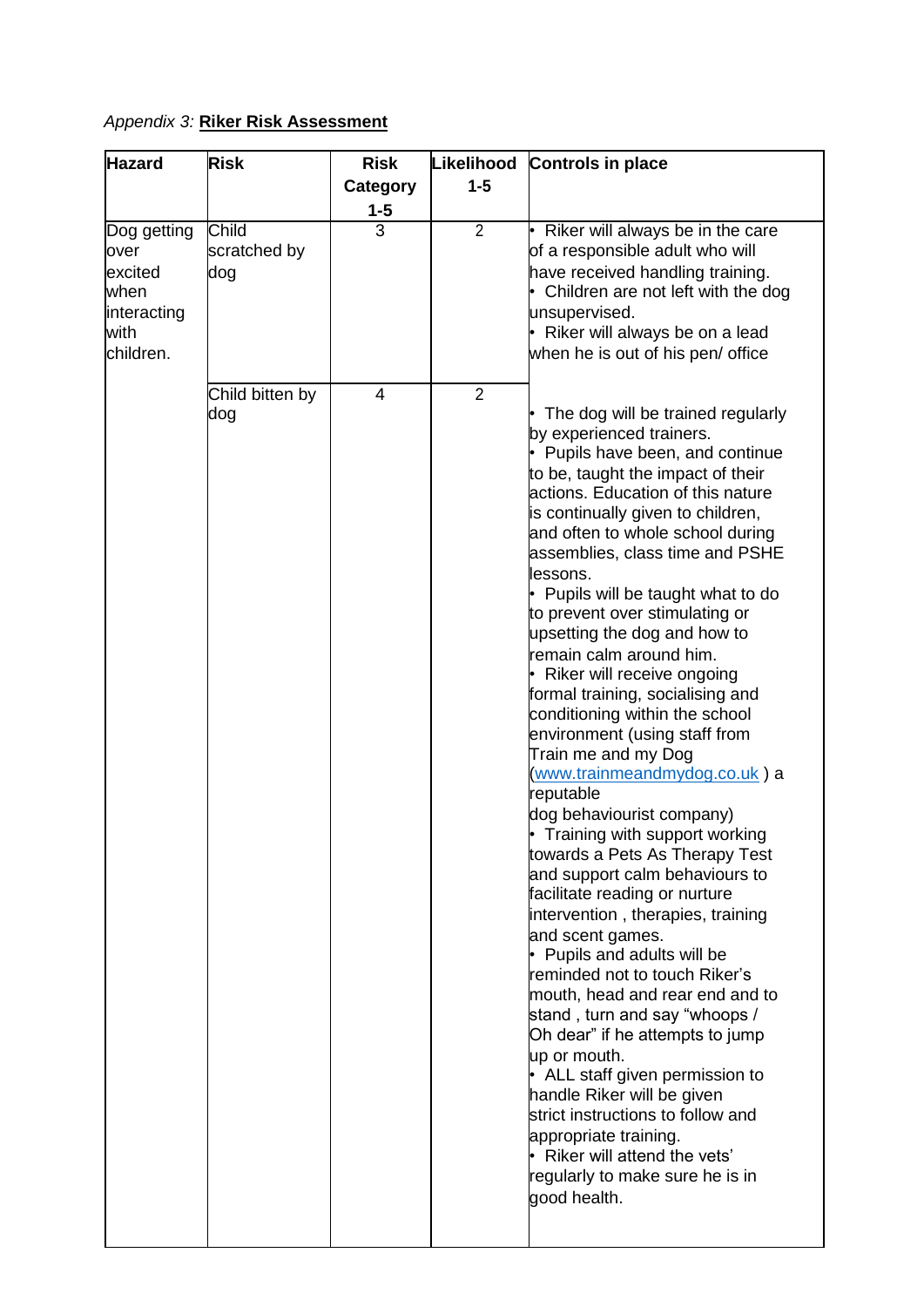| <b>Hazard</b>                                                 | <b>Risk</b>                                    | <b>Risk</b>  | Likelihood     | <b>Controls in place</b>                                                                                                                                                                                                                                                                                                                                                                                                                                |
|---------------------------------------------------------------|------------------------------------------------|--------------|----------------|---------------------------------------------------------------------------------------------------------------------------------------------------------------------------------------------------------------------------------------------------------------------------------------------------------------------------------------------------------------------------------------------------------------------------------------------------------|
|                                                               |                                                | Category     | $1 - 5$        |                                                                                                                                                                                                                                                                                                                                                                                                                                                         |
|                                                               |                                                |              |                |                                                                                                                                                                                                                                                                                                                                                                                                                                                         |
| The dog<br>gets loose<br>from his<br>pen or from<br>his lead. | <b>Child</b><br>scratched, or<br>bitten by dog | $1 - 5$<br>1 | $\overline{2}$ | The dog's pen in the science<br>prep rom can be used to keep<br>Riker safe and he will also<br>roam free in the office. Staff will<br>be alerted with signage and<br>pupils only allowed in with<br>supervision.<br>• Children and staff are taught not<br>to tease him or taunt through the<br>window.<br>There are four members of staff<br>who will be called upon in the<br>event of the dog getting loose or<br>if he needs attention at any other |
|                                                               |                                                |              |                | time, they are:<br>1 Brian Clay (Caretaker)<br>2 Kevin McGarvey (Teacher)<br>3 Maja Janson (Teacher)<br>4 Alison Hinton (Teacher)<br>Riker will always be on his lead<br>when out of the offices or when<br>trained adults are in strict<br>supervision.                                                                                                                                                                                                |
| Dog hair<br>causing<br>allergies                              | Children have<br>allergic<br>reactions         | 1            | 1              | Parents have been asked to<br>inform the school of any known<br>allergies prior to introduction of<br>the dog to school. No reports<br>were returned.<br>Children will have the<br>opportunity to interact with<br>Riker as they wish and those<br>with allergies would be able to<br>opt out of interaction.<br>Children will be taught to wash<br>their hands after active                                                                            |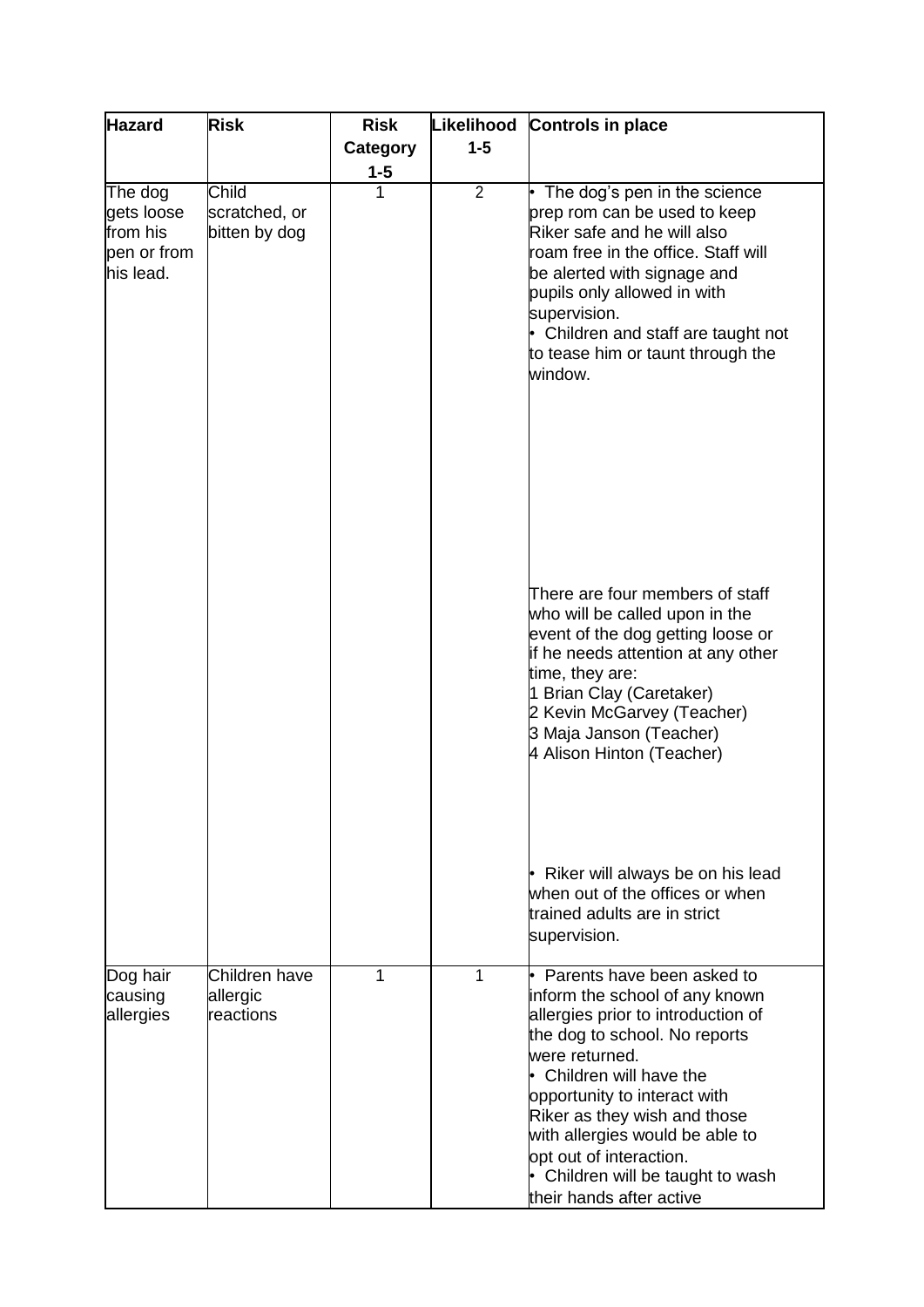| <b>Hazard</b>                                                         | <b>Risk</b>                                        | <b>Risk</b> | Likelihood | <b>Controls in place</b>                                                                                                                                                                                                                                                                                                                                                           |
|-----------------------------------------------------------------------|----------------------------------------------------|-------------|------------|------------------------------------------------------------------------------------------------------------------------------------------------------------------------------------------------------------------------------------------------------------------------------------------------------------------------------------------------------------------------------------|
|                                                                       |                                                    | Category    | $1 - 5$    |                                                                                                                                                                                                                                                                                                                                                                                    |
|                                                                       |                                                    | $1 - 5$     |            |                                                                                                                                                                                                                                                                                                                                                                                    |
|                                                                       |                                                    |             |            | participation with Riker                                                                                                                                                                                                                                                                                                                                                           |
| Children                                                              | Children/staff                                     | 1           | 1          | Should the dog defecate on the<br>school site a member of staff                                                                                                                                                                                                                                                                                                                    |
| getting                                                               | will contract                                      |             |            | will                                                                                                                                                                                                                                                                                                                                                                               |
| germs from<br>the dog.                                                | diseases that<br>can be carried<br>by dogs         |             |            | clear this up immediately and<br>dispose of it in a safe manner.<br>All immunisations (including<br>rabies vaccination) are kept up<br>to<br>date in accordance with<br>European Pet Passport scheme<br>and the Business Manager<br>keeps a<br>register of this.<br>Flea treatment is carried out at                                                                               |
|                                                                       |                                                    |             |            | monthly intervals. Worming<br>treatment is carried out<br>compliant with European Vet<br>guidelines, at 3 monthly<br>intervals.<br>The dog will not go in the school<br>dining hall at meal times; he will<br>not be permitted into the food                                                                                                                                       |
|                                                                       |                                                    |             |            | preparation area of the kitchen<br>or the Food technology room                                                                                                                                                                                                                                                                                                                     |
| Claim is<br>made<br>against<br>school re:<br>behaviour<br>of the dog. | School not<br>adequately<br>covered<br>financially | 1           | 1          | The school has public liability<br>insurance and specialist<br>working<br>dog insurance via Pets in<br>Business (cost covered by<br>school). The policy covers<br>Riker in school and Martyn<br>has further insurance outside of<br>school hours.<br>Martyn aims to have Riker<br>assessed as a Pets As Therapy<br>dog once his training and<br>adolescence are completed.<br>This |
|                                                                       |                                                    |             |            | will greatly reduce the cost of<br>insurance.                                                                                                                                                                                                                                                                                                                                      |